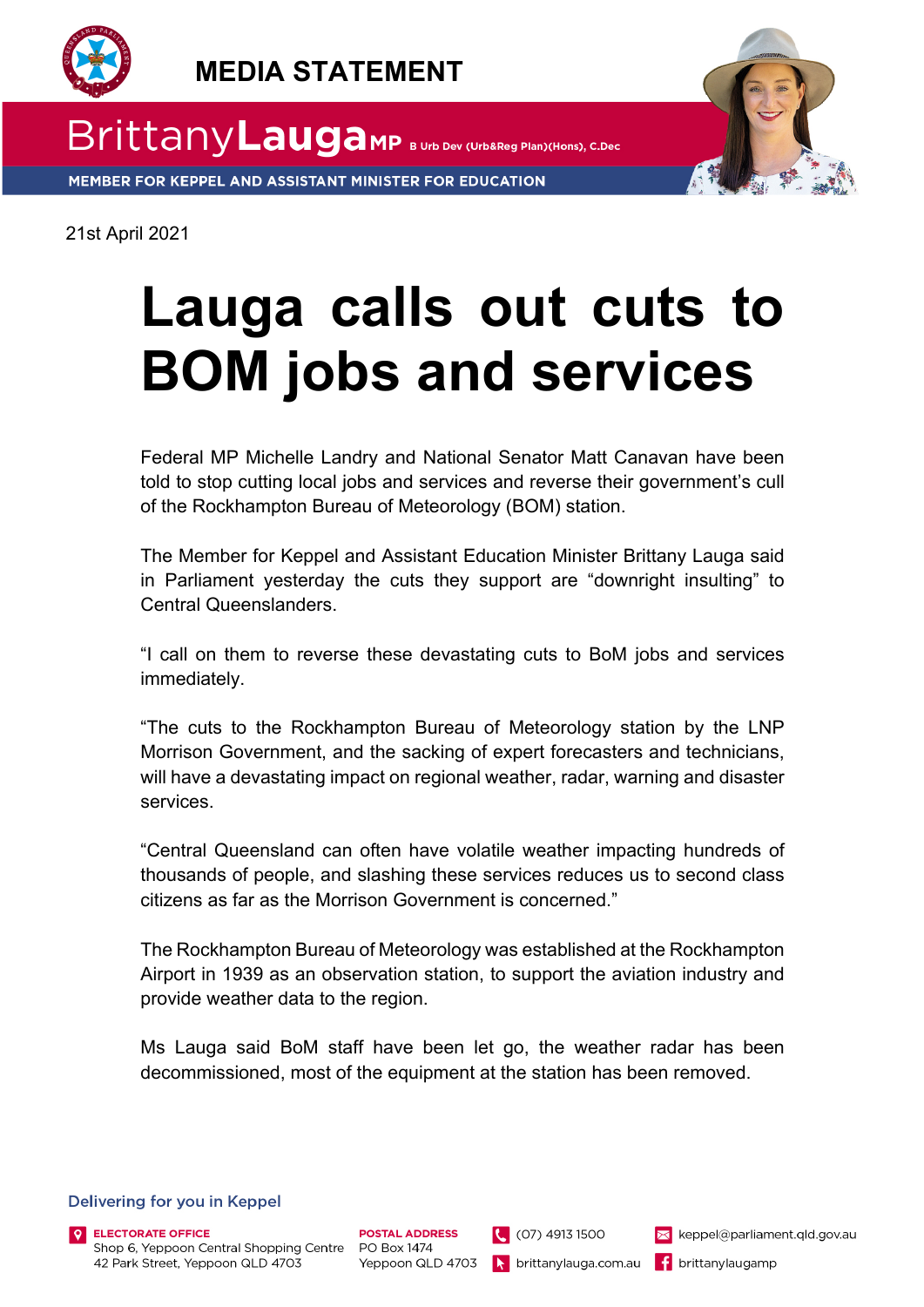"This vital service is in dire straits.

"These shameful cuts affect not only the Rockhampton BOM but also the stations in Mackay, Cairns, Townsville, Charleville and Mount Isa."

She said Central Queensland needs better meteorological advice based on expert local knowledge, and technicians based locally for equipment maintenance and repairs.

"Ours is the most decentralised state in Australia, yet this Federal Government continues to centralise services in Brisbane.

"I'm told the BoM office in Brisbane does not even have an open telephone line which the public can use.

"Boaties rely on the weather before they head out on the water, so too does our defence force during military training at Shoalwater Bay.

"The Gladstone Port, Rockhampton Airport, Queensland Fire and Emergency Services and Queensland Parks and Wildlife Service all utilise weather forecasts and observations on a daily basis.

"The Rocky BOM no longer has sonde data for this region which measures real time atmospheric pressure and a range of other important data.

"If one of our wind monitors or flood gauges needs repairing, a technician from Brisbane or Cairns has to fly in to fix it.

"Our wave buoy off Emu Park went down for several weeks before it was fixed because someone had to fly in, as did the Rundle Island wind monitor.

"Previously a locally based technician would be responsible for repairing and maintaining the equipment."